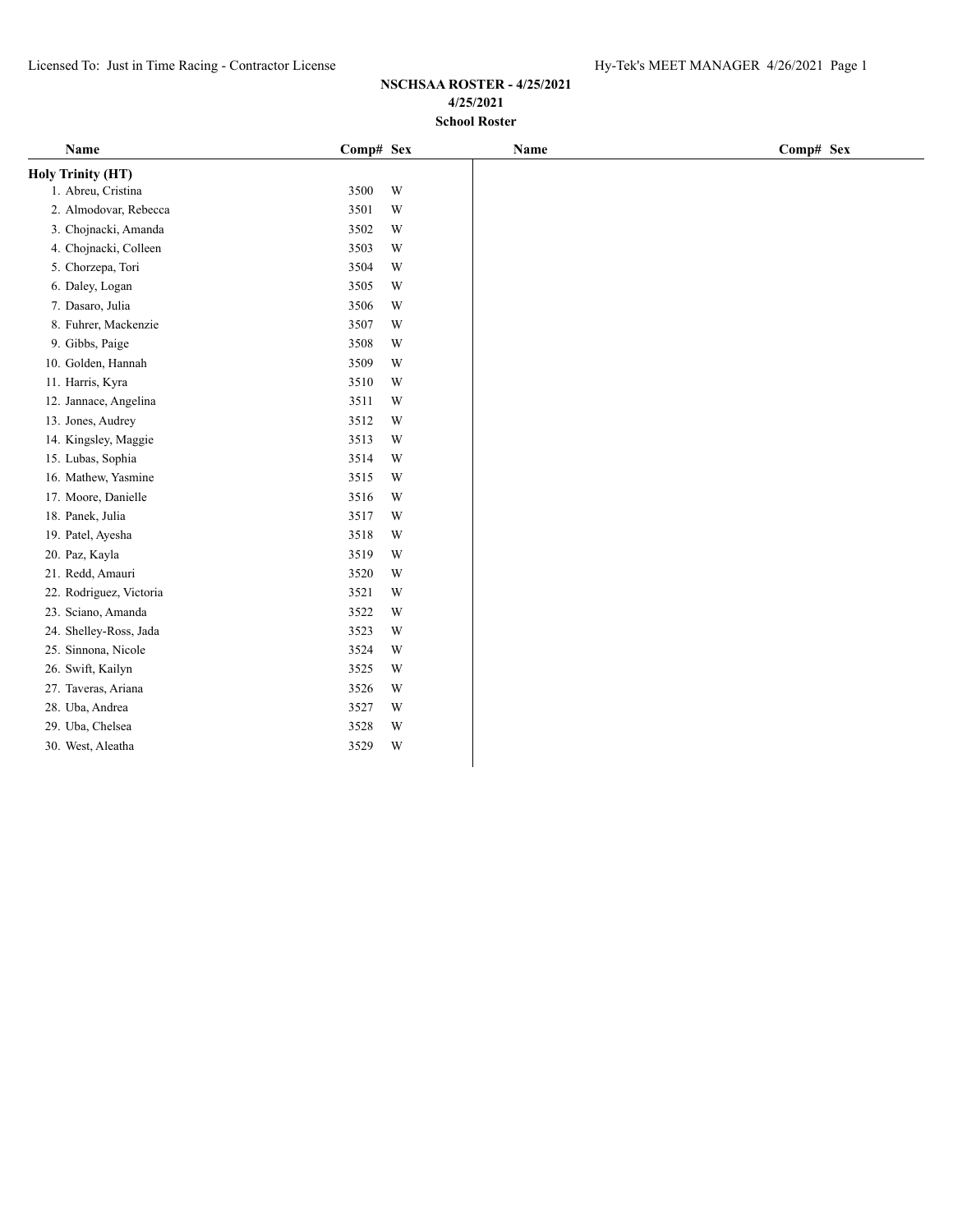| Name                           | Comp# Sex    |   | Name                           | Comp# Sex |
|--------------------------------|--------------|---|--------------------------------|-----------|
| Kellenberg (KELL)              |              |   | 52. Rundo, Tess                | 3581<br>W |
| 1. Aboueid, Claire Noelle      | 3530         | W | 53. Scott, Madison             | W<br>3582 |
| 2. Abrahams,, Allison Marie    | 3531         | W | 54. Senatus, Chrystelle        | W<br>3583 |
| 3. Alcusky,, Bridget Ann       | 3532         | W | 55. Shanahan, Kiera Elizabeth  | W<br>3584 |
| 4. Allen, Sophia               | 3533         | W | 56. Spirakis, Oliva            | 3585<br>W |
| 5. Anderson, Lisa Ann          | 3534         | W | 57. Sweeney, Brigid Colleen    | 3586<br>W |
| 6. Anglade, Christie           | 3535         | W | 58. Tarpey, Lauren             | 3587<br>W |
| 7. Benevento, Olivia Rose      | 3536         | W | 59. Tercynski, Damielle        | W<br>3588 |
| 8. Carracciolo, Alicia         | 3537         | W | 60. Torres, Michelle Secila    | 3589<br>W |
| 9. Carro, Sarah                | 3538         | W | 61. Voulgaris, Gabriella Marie | 3590<br>W |
| 10. Cirillo, Gabriella         | 3539         | W |                                |           |
| 11. Coschignano, Isabella      | 3540         | W |                                |           |
| 12. Demesyuex, Martine Naureen | 3541         | W |                                |           |
| 13. Destil, Joanna             | 3542         | W |                                |           |
| 14. DiFiglia, Jessica          | 3543         | W |                                |           |
| 15. Dolloff, Margaret          | 3544         | W |                                |           |
| 16. Doris, Gabriella           | 3545         | W |                                |           |
| 17. Duggan, Maeve Therese      | 3546         | W |                                |           |
| 18. Espina, Isabella           | 3547         | W |                                |           |
| 19. Fretel, Shaila Ann         | 3548         | W |                                |           |
| 20. Gillespie, Juliana         | 3549         | W |                                |           |
| 21. Gornstein, Kayla           | 3550         | W |                                |           |
| 22. Haaland, Claire Rose       | 3551         | W |                                |           |
| 23. Harkin, Tara Mairead       | 3552         | W |                                |           |
| 24. Hayden, Saniya             | 3553         | W |                                |           |
| 25. Hazzard, Juliette Regina   | 3554         | W |                                |           |
| 26. Healy, Kathleen            | 3555         | W |                                |           |
| 27. Henderson, Sophia          | 3556         | W |                                |           |
| 28. Hoffman, Brooke            | 3557         | W |                                |           |
| 29. Hopkins, Caleigh           | 3558         | W |                                |           |
| 30. Joseph, Kaitlyn            | 3559         | W |                                |           |
| 31. Kurek, Klaudia             | 3560         | W |                                |           |
| 32. LaGattuta, Mia             | 3561         | W |                                |           |
| 33. Louis, Nala                | 3562         | W |                                |           |
| 34. Marciante, Jenna Grace     | 3563         | W |                                |           |
| 35. Massillon, Grace Sydney    | 3564         | W |                                |           |
| 36. McAndrew, Ashley           | 3565         | W |                                |           |
| 37. McKenna, Grace             | 3566         | W |                                |           |
| 38. McLoughlin, Margaret       | 3567         | W |                                |           |
| 39. McLoughlin, Victoria       | 3568         | W |                                |           |
| 40. McPherson, Andrea Kate     | 3569         | W |                                |           |
| 41. Messina, Kaitlyn Faith     | 3570         | W |                                |           |
| 42. Millisys, Victoria Rose    | 3571         | W |                                |           |
| 43. Minns, Ashley              | 3572         | W |                                |           |
| 44. Morati, Stephanie          | 3573         | W |                                |           |
| 45. Natale, Angelina-Rose      |              | W |                                |           |
| 46. Nilsen, Cara Isabella      | 3574<br>3575 | W |                                |           |
|                                |              | W |                                |           |
| 47. O'Brien, Monica Irene      | 3576         |   |                                |           |
| 48. Orlic, Eliana Elizabeth    | 3577         | W |                                |           |
| 49. Palmieri, Christina        | 3578         | W |                                |           |
| 50. Pamulo, Natalie Catherine  | 3579         | W |                                |           |
| 51. Rospide, Rayven            | 3580         | W |                                |           |

| <b>Name</b>                    | Comp# Sex |   |
|--------------------------------|-----------|---|
| 52. Rundo, Tess                | 3581      | W |
| 53. Scott, Madison             | 3582      | W |
| 54. Senatus, Chrystelle        | 3583      | W |
| 55. Shanahan, Kiera Elizabeth  | 3584      | W |
| 56. Spirakis, Oliva            | 3585      | W |
| 57. Sweeney, Brigid Colleen    | 3586      | W |
| 58. Tarpey, Lauren             | 3587      | W |
| 59. Tercynski, Damielle        | 3588      | W |
| 60. Torres, Michelle Secila    | 3589      | W |
| 61. Voulgaris, Gabriella Marie | 3590      | W |
|                                |           |   |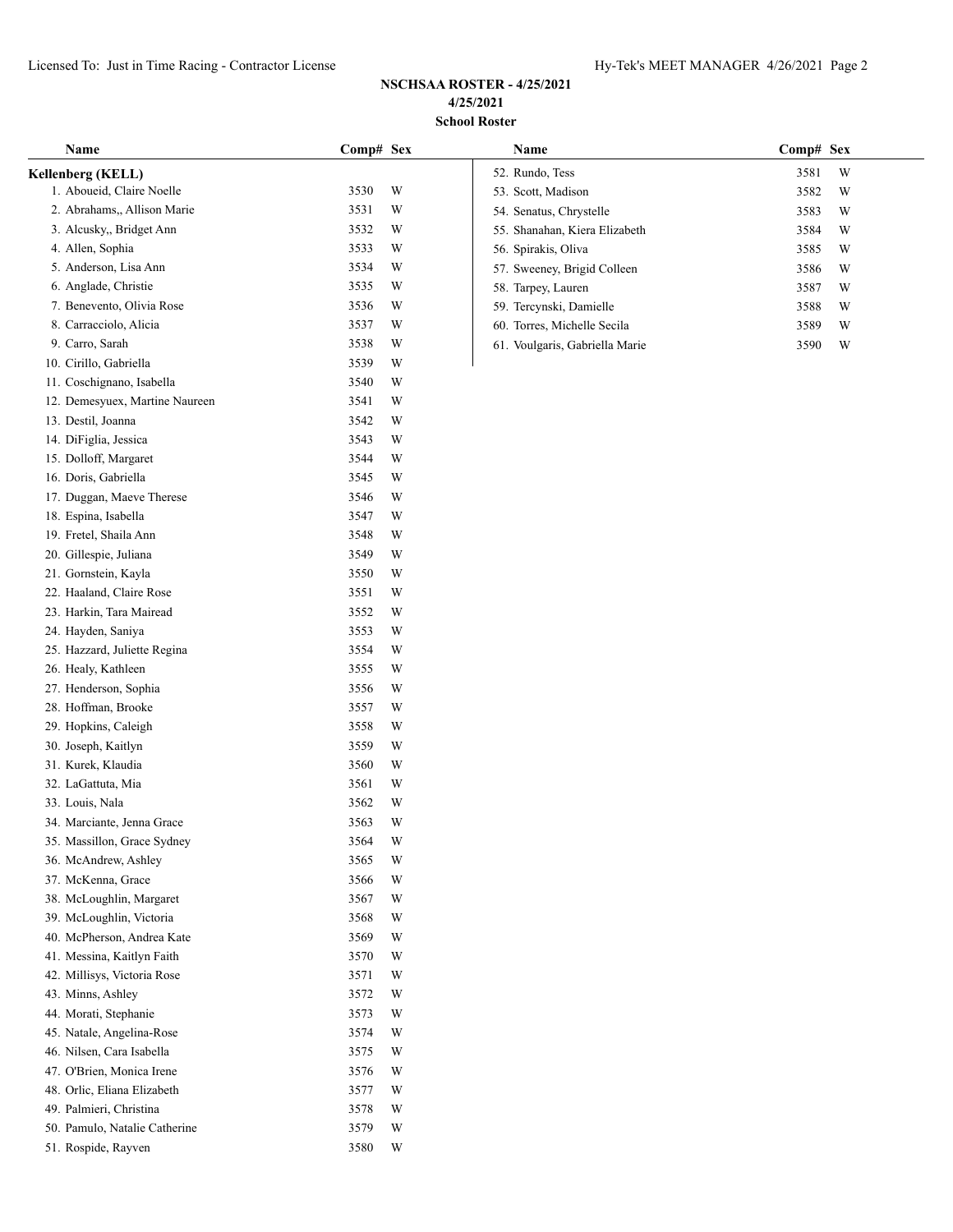| Name                                    | Comp# Sex | Name | Comp# Sex |
|-----------------------------------------|-----------|------|-----------|
| <b>Our Lady of Mercy Academy (OLMA)</b> |           |      |           |
| 1. Abraham, Ashley                      | W<br>3591 |      |           |
| 2. Abraham, Emily                       | 3592<br>W |      |           |
| 3. Abraham, Jaimie                      | 3593<br>W |      |           |
| 4. Ahlstrand, Angelina                  | 3594<br>W |      |           |
| 5. Bamberger, Emily                     | 3595<br>W |      |           |
| 6. Baron, Katherine                     | 3596<br>W |      |           |
| 7. Cipriano, Maria                      | 3597<br>W |      |           |
| 8. Connelly, Caroline                   | 3598<br>W |      |           |
| 9. DiMaria, Alessandra                  | 3599<br>W |      |           |
| 10. Flood, Emily                        | 3600<br>W |      |           |
| 11. Friedrich, Jessica                  | 3601<br>W |      |           |
| 12. Gasparo, Brooke                     | 3602<br>W |      |           |
| 13. Gilligan, Ciara                     | W<br>3603 |      |           |
| 14. Giordano, Alyssa                    | 3604<br>W |      |           |
| 15. Giordano, Natalie                   | 3605<br>W |      |           |
| 16. Guido, Avalon                       | 3606<br>W |      |           |
| 17. Hawkins, Kayla                      | 3607<br>W |      |           |
| 18. Herrera, Sophia                     | 3608<br>W |      |           |
| 19. Jibu, Iels Aan                      | 3609<br>W |      |           |
| 20. Kassatly, Corinne                   | 3610<br>W |      |           |
| 21. Kokkoris, Andreya                   | 3611<br>W |      |           |
| 22. Leone, Ava                          | 3612<br>W |      |           |
| 23. LoPiccolo, Victoria                 | 3613<br>W |      |           |
| 24. Mahon, Courtney                     | 3614<br>W |      |           |
| 25. Maricevic, Marina                   | 3615<br>W |      |           |
| 26. McCaffrey, Kaelin                   | 3616<br>W |      |           |
| 27. McCosker, Kaelyn                    | 3617<br>W |      |           |
| 28. Mendoza, Angeles                    | 3618<br>W |      |           |
| 29. Mestouis, Jacqueline                | 3619<br>W |      |           |
| 30. Monahan, Margaret                   | 3620<br>W |      |           |
| 31. Muniz, Sarah                        | 3621<br>W |      |           |
| 32. Murray, Meghan                      | 3622<br>W |      |           |
| 33. Murray, Mollie                      | W<br>3623 |      |           |
| 34. Nicastro, Erin                      | 3624<br>W |      |           |
| 35. Nicastro, Kate                      | 3625<br>W |      |           |
| 36. O'brien, Lauren                     | 3900<br>W |      |           |
| 37. O'sullivan, Hailey                  | 3626<br>W |      |           |
| 38. Paul, Alexandra                     | 3627<br>W |      |           |
| 39. Rappa, Olivia                       | 3628<br>W |      |           |
| 40. Salamack, Shea                      | 3629<br>W |      |           |
| 41. Scotto, Brooke                      | 3630<br>W |      |           |
| 42. Serpe, Kate                         | 3631<br>W |      |           |
| 43. Serpe, Lillian                      | W<br>3632 |      |           |
| 44. Souther, Reilly                     | W<br>3633 |      |           |
| 45. Standwill, Grace                    | 3634<br>W |      |           |
| 46. Sullivan, Kaitlin                   | W<br>3635 |      |           |
| 47. Tast, Anna                          | 3636<br>W |      |           |
| 48. Torgersen, Gianna                   | W<br>3637 |      |           |
| 49. Uttaro, Jacqueline                  | W<br>3638 |      |           |
| 50. Van Houten, Rebecca                 | 3639<br>W |      |           |
| 51. Walter, Arielle                     | W<br>3640 |      |           |
|                                         |           |      |           |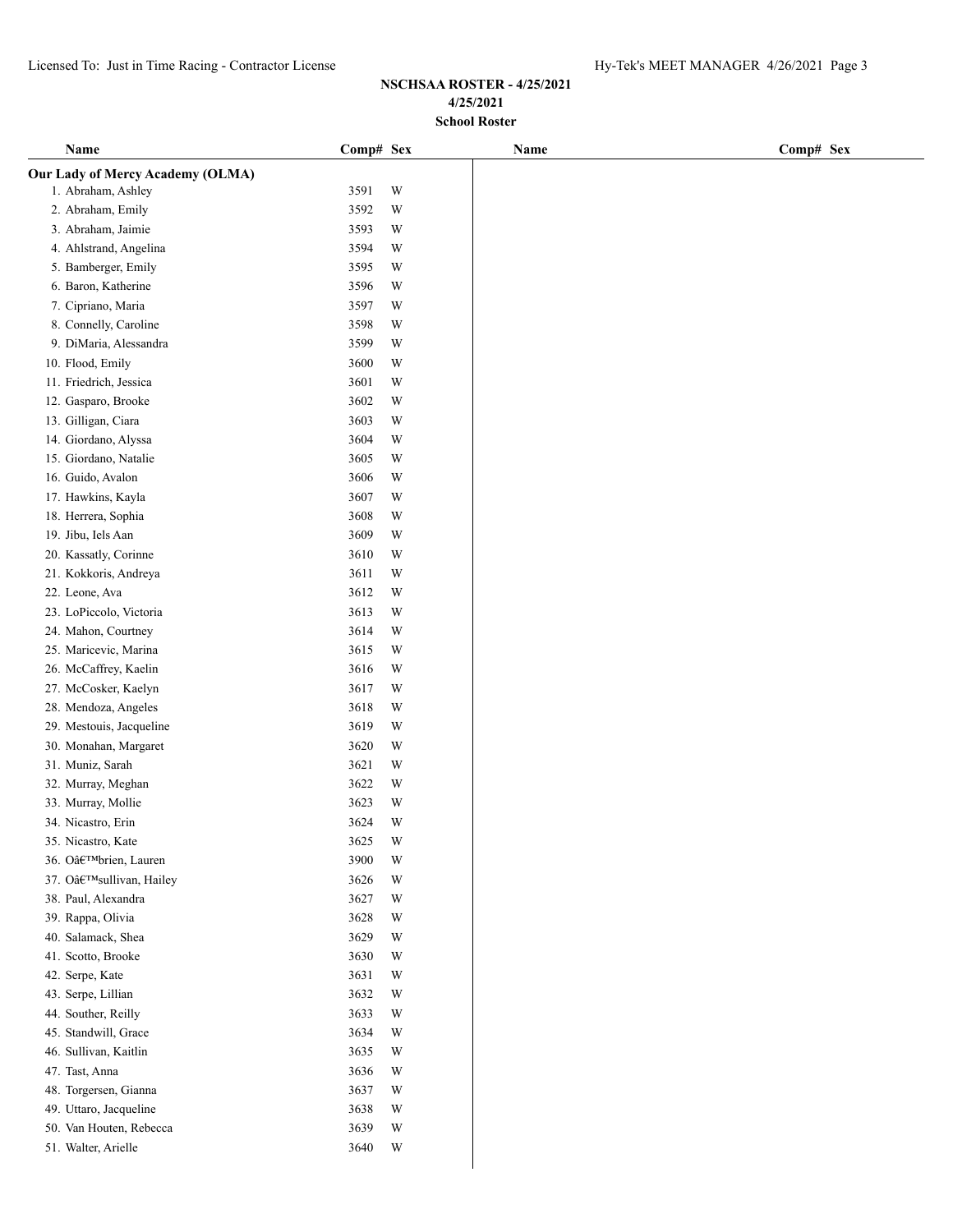# **NSCHSAA ROSTER - 4/25/2021 4/25/2021 School Roster**

| Name                              | Comp# Sex |             | Name                    | Comp# Sex |
|-----------------------------------|-----------|-------------|-------------------------|-----------|
| <b>Sacred Heart Academy (SHA)</b> |           |             | 52. Naudus, Marie       | 3681<br>W |
| 1. Atwell, Kate                   | 3641      | W           | 53. Nealon, Mairead     | 3682<br>W |
| 2. Atwell, Maggie                 | 3642      | W           | 54. O'Neill, Kelly      | 3683<br>W |
| 3. Augustin, Gabby                | 3901      | W           | 55. Palmer, Annie       | 3684<br>W |
| 4. Avigliano, Kayla               | 3643      | W           | 56. Parchment, Devin    | 3685<br>W |
| 5. Barker, Erin                   | 3902      | W           | 57. Parrish, Claire     | 3686<br>W |
| 6. Battisti, Daniella             | 3644      | W           | 58. Placide, Kelly      | 3687<br>W |
| 7. Berry, Naomi                   | 3903      | W           | 59. Reda, Caitlin       | 3688<br>W |
| 8. Browne, Meghan                 | 3645      | W           | 60. Rossi, Violet       | 3689<br>W |
| 9. Butler, Brigit                 | 3646      | W           | 61. Sasso, Olivia       | 3912<br>W |
| 10. Byrnes, Brigid                | 3647      | W           | 62. Semeraro, Jenna     | 3690<br>W |
| 11. Cedrone, Gianna               | 3648      | W           | 63. Suaza, Natalia      | 3913<br>W |
| 12. Celentino, Nina               | 3649      | W           | 64. Sussman, Mary-Kate  | 3691<br>W |
| 13. Cheesman, Emily               | 3650      | W           | 65. Sussman, Maureen    | 3692<br>W |
| 14. Cheque, Isabella              | 3651      | W           | 66. Sylvia, Camille     | 3693<br>W |
| 15. Cullen-Conyers, Maya          | 3652      | W           | 67. Takvor, Mia         | 3694<br>W |
| 16. Cuvilly, Soraya               | 3653      | W           | 68. Thieke, Bridget     | 3914<br>W |
| 17. D'Andrea, Grace               | 3654      | W           | 69. Tymon, Madelyn      | 3695<br>W |
| 18. Dennis, Jahmilia              | 3655      | W           | 70. Valente, Julia      | 3696<br>W |
| 19. DePaulo, Lilianna             | 3904      | W           | 71. Viggiano, Katherine | 3697<br>W |
| 20. Diffley, Kate                 | 3905      | W           | 72. Vilus, Kira         | 3698<br>W |
| 21. Doda, Sarah                   | 3656      | W           | 73. Weiberg, Kristi     | 3915<br>W |
| 22. Dorrian, Colleen              | 3657      | W           | 74. Williams, Julianna  | 3699<br>W |
| 23. Fargione, Kathryn             | 3658      | W           | 75. Young, Kelsey       | 3700<br>W |
| 24. Galligan, Lindsay             | 3659      | W           |                         |           |
| 25. Gerstein, Madison             | 3906      | W           |                         |           |
| 26. Hannan, Maggie                | 3660      | W           |                         |           |
| 27. Hannan, Mia                   | 3661      | W           |                         |           |
| 28. Harris, Maeve                 | 3662      | W           |                         |           |
| 29. Hayes, Meghan                 | 3907      | W           |                         |           |
| 30. Haynes, Alanna                | 3908      | W           |                         |           |
| 31. Hohmann, Gabby                | 3663      | W           |                         |           |
| 32. Hourani, Katie                | 3664      | W           |                         |           |
| 33. Jaghab, Julianna              | 3665      | W           |                         |           |
| 34. Joesten, Katie                | 3666      | W           |                         |           |
| 35. Kearns, Amelia                | 3909      | W           |                         |           |
| 36. Kelly, Abby                   | 3910      | W           |                         |           |
| 37. Kelly, Aisling                | 3667      | W           |                         |           |
| 38. Kelly, Cara                   | 3668      | W           |                         |           |
| 39. Kessler, Sara                 | 3669      | W           |                         |           |
| 40. Koehler, Sydney               | 3670      | $\mathbf W$ |                         |           |
| 41. Lafargue, Lexi                | 3671      | $\mathbf W$ |                         |           |
| 42. Larson, Emma                  | 3911      | $\mathbf W$ |                         |           |
| 43. Loftin, Tess                  | 3672      | W           |                         |           |
| 44. Malone, Grace                 | 3673      | W           |                         |           |
| 45. Martinkova, Anna              | 3674      | W           |                         |           |
| 46. Masterson, Bella              | 3675      | W           |                         |           |
| 47. Menger, Mary                  | 3676      | W           |                         |           |
| 48. Midy, Cayla                   | 3677      | W           |                         |           |
| 49. Midy, Kira                    | 3678      | W           |                         |           |
| 50. Miller, Julia                 | 3679      | W           |                         |           |

51. Moloney, Helen 3680 W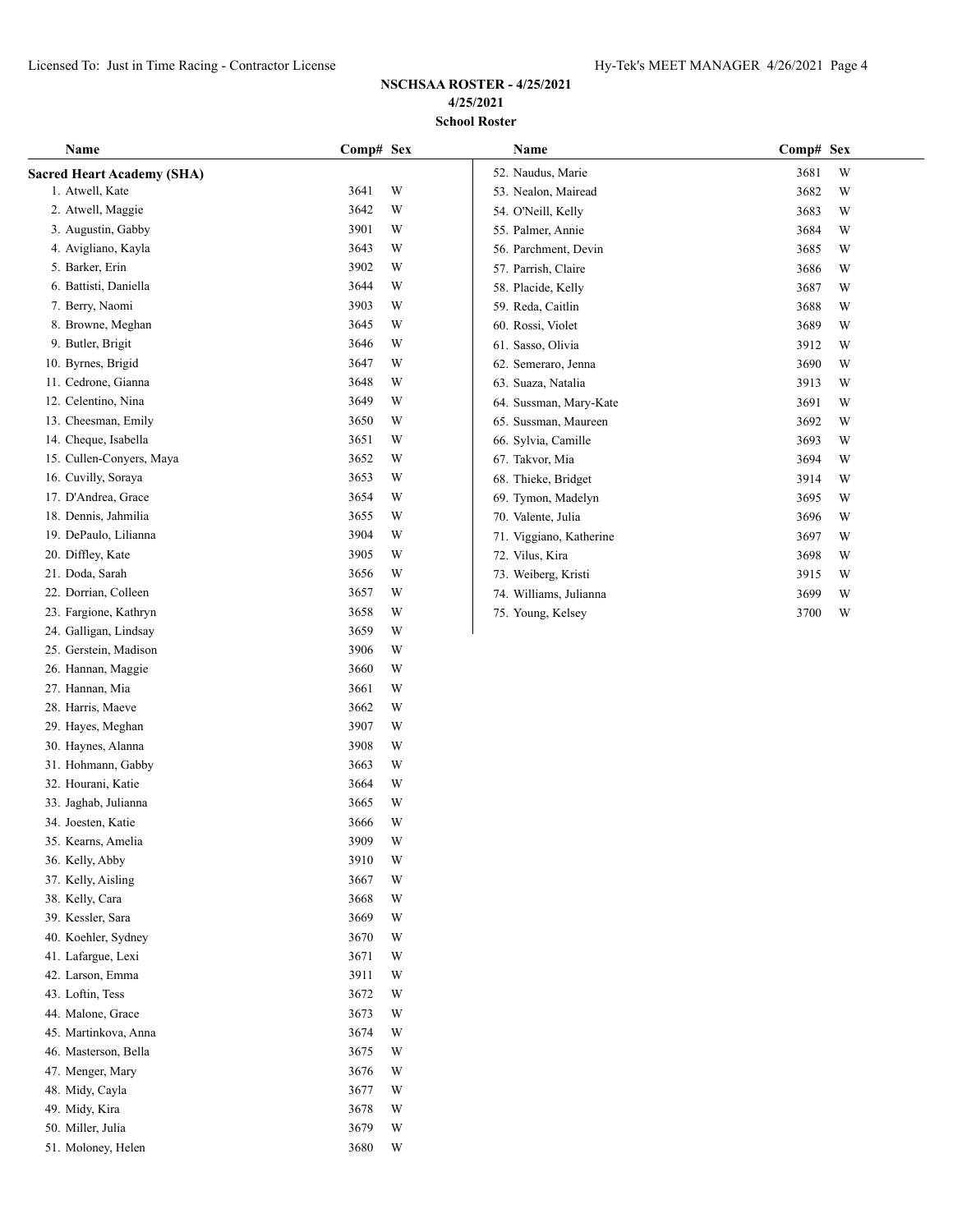| Name                   | Comp# Sex | Name | Comp# Sex |
|------------------------|-----------|------|-----------|
| <b>Saint Mary (SM)</b> |           |      |           |
| 1. Kelly, Siobhan      | W<br>3701 |      |           |
| 2. Kotliar, Ava        | W<br>3702 |      |           |
| 3. Ledwith, Victoria   | W<br>3703 |      |           |
| 4. Leppard, Grace      | W<br>3704 |      |           |
| 5. Loch, Alexandra     | W<br>3705 |      |           |
| 6. Moore, Savannah     | W<br>3916 |      |           |
| 7. Muccini, Siena      | W<br>3917 |      |           |
| 8. Paccione, Joella    | W<br>3706 |      |           |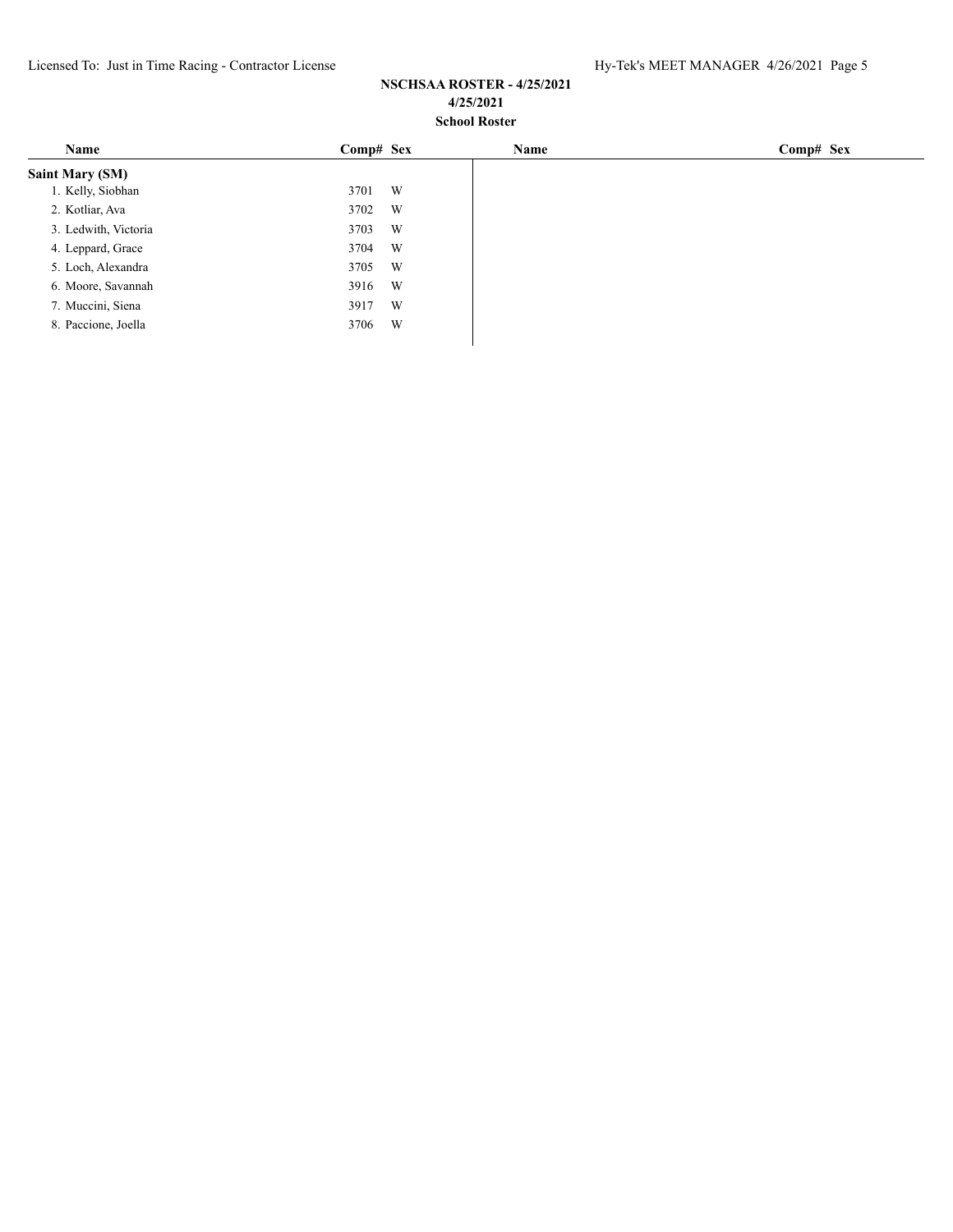| Name                     | Comp# Sex |   | Name                        | Comp# Sex |   |
|--------------------------|-----------|---|-----------------------------|-----------|---|
| St. Anthony's (SA)       |           |   | 52. Edmonds, Emily          | 3752      | W |
| 1. Aasheim, Alexia       | 3707      | W | 53. Engelmann, Emily        | 3753      | W |
| 2. Akaba Koubel, Chloe   | 3708      | W | 54. Ferrara, Elizabeth      | 3754      | W |
| 3. Ambrozy, Emily        | 3709      | W | 55. Finn, Tara              | 3755      | W |
| 4. Bakke, Bernadette     | 3710      | W | 56. Fox, Sara               | 3756      | W |
| 5. Baldwin, Emelyn       | 3711      | W | 57. Fudjinski, Ava          | 3757      | W |
| 6. Banerjee, Priya       | 3712      | W | 58. Garofalo, Elizabeth     | 3758      | W |
| 7. Barry, Elana          | 3713      | W | 59. Gayle, Christina        | 3759      | W |
| 8. Basta, Ella           | 3714      | W | 60. Germain, Kendall        | 3760      | W |
| 9. Becker, Bailey        | 3715      | W | 61. Giaquinto, Emma         | 3761      | W |
| 10. Bellini, Holly       | 3716      | W | 62. Gonzalez, Isabella      | 3762      | W |
| 11. Binkis, Jayden       | 3717      | W | 63. Gorman, Faye            | 3763      | W |
| 12. Binkis, Jena         | 3718      | W | 64. Grasso, Kristen         | 3764      | W |
| 13. Blazo, Nicole        | 3719      | W | 65. Green, Nailea           | 3765      | W |
| 14. Bonawandt, Celia     | 3720      | W | 66. Grefski, Katherine      | 3766      | W |
| 15. Borruso, Jacqueline  | 3721      | W | 67. Griffith, Riley         | 3767      | W |
| 16. Bouza, Sophia        | 3722      | W | 68. Hardwick, Holly         | 3768      | W |
| 17. Bowden, Kiera        | 3918      | W | 69. Hardy, Madeleine        | 3769      | W |
| 18. Brenner, Mallory     | 3723      | W | 70. Hernandez, Arielle      | 3770      | W |
| 19. Brittany, Kurkowski  | 3919      | W | 71. Heron, Kailee           | 3771      | W |
| 20. Burke, Elizabeth     | 3724      | W | 72. Hodgson, Nyla           | 3772      | W |
| 21. Burke, Kianna        | 3725      | W | 73. Irreland, Ashley        | 3773      | W |
| 22. Burton, Taylor       | 3726      | W | 74. Jablonowski, Tess       | 3774      | W |
| 23. Bustamante, Olivia   | 3727      | W | 75. James, Erin             | 3775      | W |
| 24. Bustamante, Victoria | 3728      | W | 76. jingeleski, Allison     | 3776      | W |
| 25. Carnevale, Gabrielle | 3729      | W | 77. Karazia, Isabella       | 3777      | W |
| 26. Carrieri, Sophia     | 3730      | W | 78. Keane, Kodelia          | 3778      | W |
| 27. Ciaravino, Giavanna  | 3731      | W | 79. Kelly, Zenzele          | 3779      | W |
| 28. Ciardullo, Daniella  | 3732      | W | 80. Kemper, Maggie          | 3780      | W |
| 29. Close, Emily         | 3733      | W | 81. Kenny, Megan            | 3781      | W |
| 30. Conte, Erin          | 3920      | W | 82. Kiley, Cailinn          | 3782      | W |
| 31. Cook, Madison        | 3734      | W | 83. Kiley, Faith            | 3783      | W |
| 32. Coppola, Kasey       | 3735      | W | 84. Korzeniecki, Sandra     | 3784      | W |
| 33. Cottone, Nina        | 3736      | W | 85. Kosciusko, Alexandra    | 3785      | W |
| 34. Crawford, Joanna     | 3737      | W | 86. Kotasek, Julia          | 3786      | W |
| 35. Crudele, Juliana     | 3921      | W | 87. Kotch, Katheryn         | 3787      | W |
| 36. Cunningham, Melissa  | 3738      | W | 88. Leidl, Mya              | 3788      | W |
| 37. D'Angelo, Marisa     | 3739      | W | 89. Lemieux, Gianna         | 3789      | W |
| 38. Daniel, Anne-Kiara   | 3922      | W | 90. LoBello, Allison        | 3924      | W |
| 39. Daniel, Shalini      | 3740      | W | 91. Lynch, Lauren           | 3790      | W |
| 40. Dannhauser, Isabella | 3741      | W | 92. Maddalena, Kylie        | 3791      | W |
| 41. Davi, Blair          | 3742      | W | 93. Maddalena, Shannon      | 3792      | W |
| 42. DePascale, Lia       | 3743      | W | 94. Mahoney, Samantha       | 3793      | W |
| 43. Desenchak, Amanda    | 3744      | W | 95. Mangalath, Arya         | 3794      | W |
| 44. Desir, Emily         | 3923      | W | 96. Marano, Isabella        | 3795      | W |
| 45. DesJardin, Angelina  | 3745      | W | 97. Marzano, Angelina       | 3796      | W |
| 46. DeSousa, Kayla       | 3746      | W | 98. Mastrorocco, Gianna     | 3797      | W |
| 47. DiCarlo, Samantha    | 3747      | W | 99. Mattas, Georgia         | 3798      | W |
| 48. Dolan, Amanda        | 3748      | W | 100. Matyka, Lauren         | 3799      | W |
| 49. Dolphin, Sarah       | 3749      | W | 101. McCarthy, Isabella     | 3800      | W |
| 50. Dorsey, Sophia       | 3750      | W | 102. McConnachie, Katherine | 3801      | W |
| 51. Eads, Clare          | 3751      | W | 103. McCue, Olivia          | 3802      | W |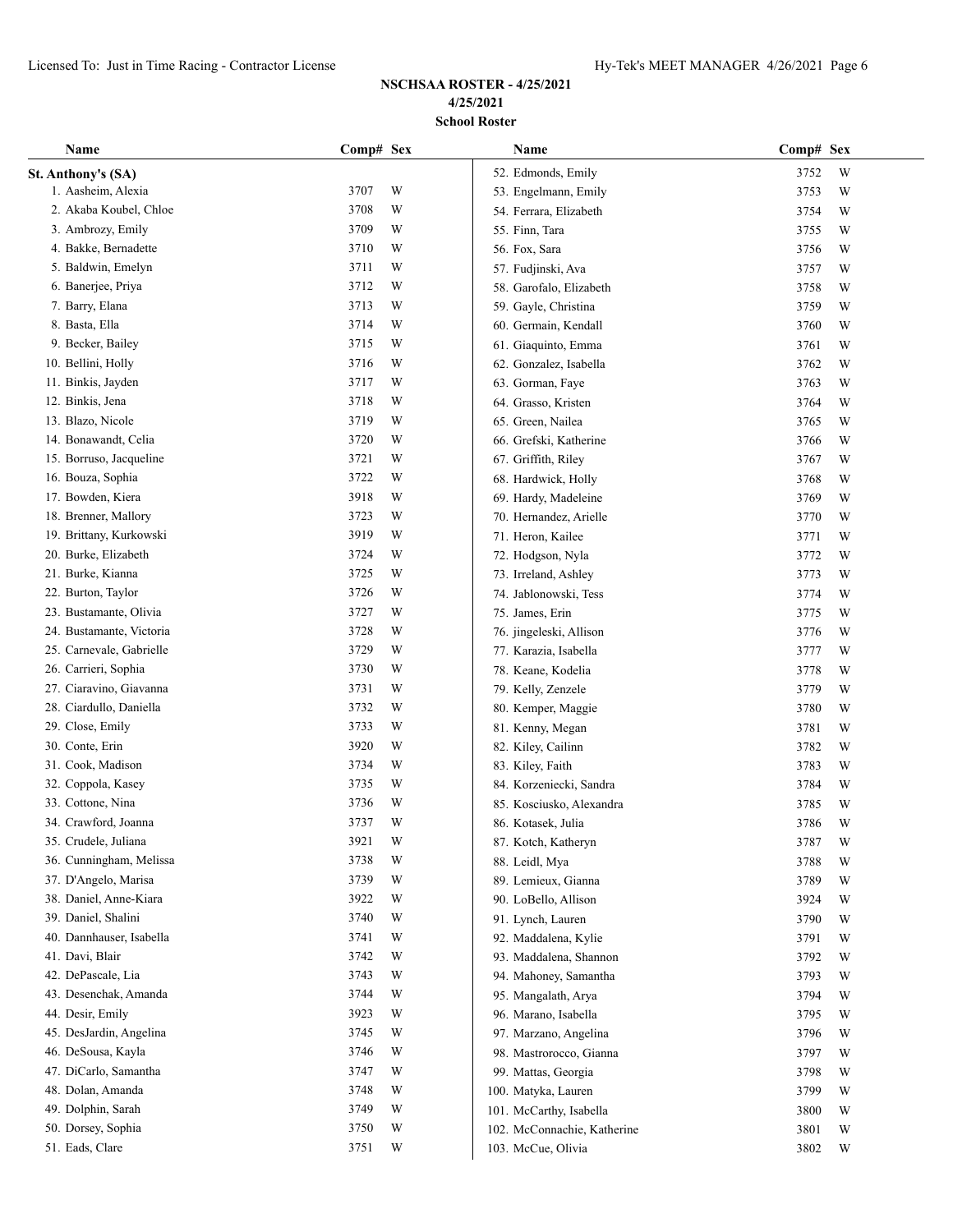154. Spada, Olivia 3843 W

| Name                           | Comp# Sex |   | Name                     | Comp# Sex |
|--------------------------------|-----------|---|--------------------------|-----------|
| St. Anthony's (SA)             |           |   | 155. Spencer, Kelsea     | 3844<br>W |
| 104. McKenna, Mary             | 3803      | W | 156. Spinelli, Ava       | W<br>3845 |
| 105. McMahon, Amelia           | 3804      | W | 157. Stampfel, Rebecca   | W<br>3846 |
| 106. McNulty, Kyleigh          | 3805      | W | 158. Stringer, Ava       | 3847<br>W |
| 107. McPharlin, Megan          | 3806      | W | 159. Suazo, Amy          | 3848<br>W |
| 108. McPharlin, Meredith       | 3807      | W | 160. Tennant, Alanna     | 3849<br>W |
| 109. Mercado, Natalia          | 3925      | W | 161. Torres, Gabriella   | 3850<br>W |
| 110. Messina, Amanda           | 3808      | W | 162. Udell, Kiera        | 3851<br>W |
| 111. Morris, Madeline          | 3809      | W | 163. Valenti, Gabriella  | 3852<br>W |
| 112. Moseley, Isabella         | 3810      | W | 164. Varela, Yelena      | 3853<br>W |
| 113. Moss, Gianna              | 3926      | W | 165. Verdi, Taylor       | 3854<br>W |
| 114. Nicolosi, Jillian         | 3811      | W | 166. Vincenzi, Isabella  | W<br>3855 |
| 115. Nielsen, Ava              | 3812      | W | 167. Viri, Kenia         | W<br>3856 |
| 116. O'Brien, Riley            | 3813      | W | 168. Vitola, Isabella    | W<br>3857 |
| 117. O'Shea, Cassidy           | 3814      | W | 169. Walters, Sydney     | 3858<br>W |
| 118. Ostermann, Julia          | 3815      | W | 170. Waters, Victoria    | 3859<br>W |
| 119. Otero, Rachel             | 3816      | W | 171. Wetzel, Ashley      | W<br>3860 |
| 120. Otero, Sarah              | 3817      | W | 172. Whitton-Sosa, Alexa | W<br>3861 |
| 121. Paci, Amanda              | 3818      | W | 173. Whitwell, Evelyn    | 3862<br>W |
| 122. Parker, Kelly             | 3819      | W | 174. Wicik, Dominique    | 3863<br>W |
| 123. Parv, Helen               | 3820      | W | 175. Williams, Trinity   | 3864<br>W |
| 124. Pascarella, Sofia         | 3821      | W | 176. Wolfe, Samantha     | W<br>3865 |
| 125. Permenter-Davis, Felicity | 3927      | W | 177. Wos, Samantha       | W<br>3866 |
| 126. Platt, Alexya             | 3928      | W | 178. Yakaboski, Lindsay  | 3867<br>W |
| 127. Ponce, Araceli            | 3822      | W | 179. Zacarese, Lourdes   | 3868<br>W |
| 128. Pryz, Ericka              | 3823      | W | 180. Zagar, Katherine    | W<br>3869 |
| 129. Radigan, Colleen          | 3824      | W | 181. Zenobio, Isabella   | W<br>3870 |
| 130. Radigan, Megan            | 3825      | W | 182. Zusi, Riley         | 3871<br>W |
| 131. Reid, Shelby              | 3826      | W |                          |           |
| 132. Reily, Megan              | 3929      | W |                          |           |
| 133. Reiser, Brooke            | 3827      | W |                          |           |
| 134. Riano, Isabella           | 3930      | W |                          |           |
| 135. Ristau, Arielle           | 3828      | W |                          |           |
| 136. Rivera, Giannah           | 3931      | W |                          |           |
| 137. Rodriguez, Emma           | 3829      | W |                          |           |
| 138. Rody, Thais               | 3830      | W |                          |           |
| 139. Rubenstein, Lily          | 3831      | W |                          |           |
| 140. Russell, Ava              | 3832      | W |                          |           |
| 141. Sadler, Anna              | 3833      | W |                          |           |
| 142. Sampino, Gabriella        | 3834      | W |                          |           |
| 143. Sanchez, Simone           | 3835      | W |                          |           |
| 144. Schatz, Samantha          | 3932      | W |                          |           |
| 145. Schretzmayer, Caelan      | 3836      | W |                          |           |
| 146. Schultz, Ellie            | 3837      | W |                          |           |
| 147. Schwasnick, Lindsey       | 3838      | W |                          |           |
| 148. Scott, Brianne            | 3933      | W |                          |           |
| 149. Scott, Caitlin            | 3934      | W |                          |           |
| 150. Serie, Ava                | 3839      | W |                          |           |
| 151. Serie, Ella               | 3840      | W |                          |           |
| 152. Sieger, Emma              | 3841      | W |                          |           |
| 153. Soto, Jenna               | 3842      | W |                          |           |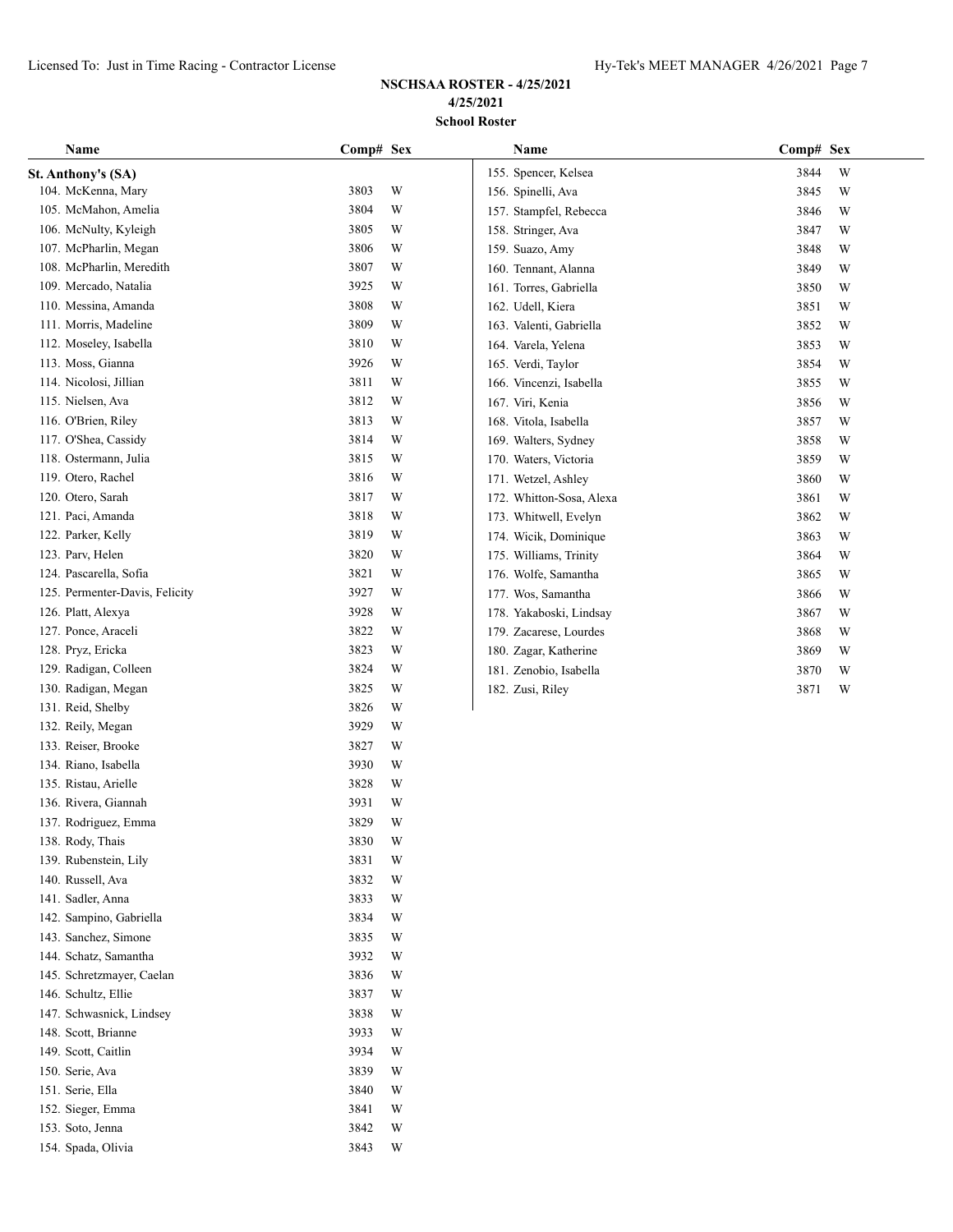|      |   | Name           | Comp# Sex |
|------|---|----------------|-----------|
|      |   |                |           |
| 3935 |   |                |           |
| 3872 | W |                |           |
| 3873 | W |                |           |
| 3874 | W |                |           |
| 3875 | W |                |           |
| 3876 | W |                |           |
|      |   | Comp# Sex<br>W |           |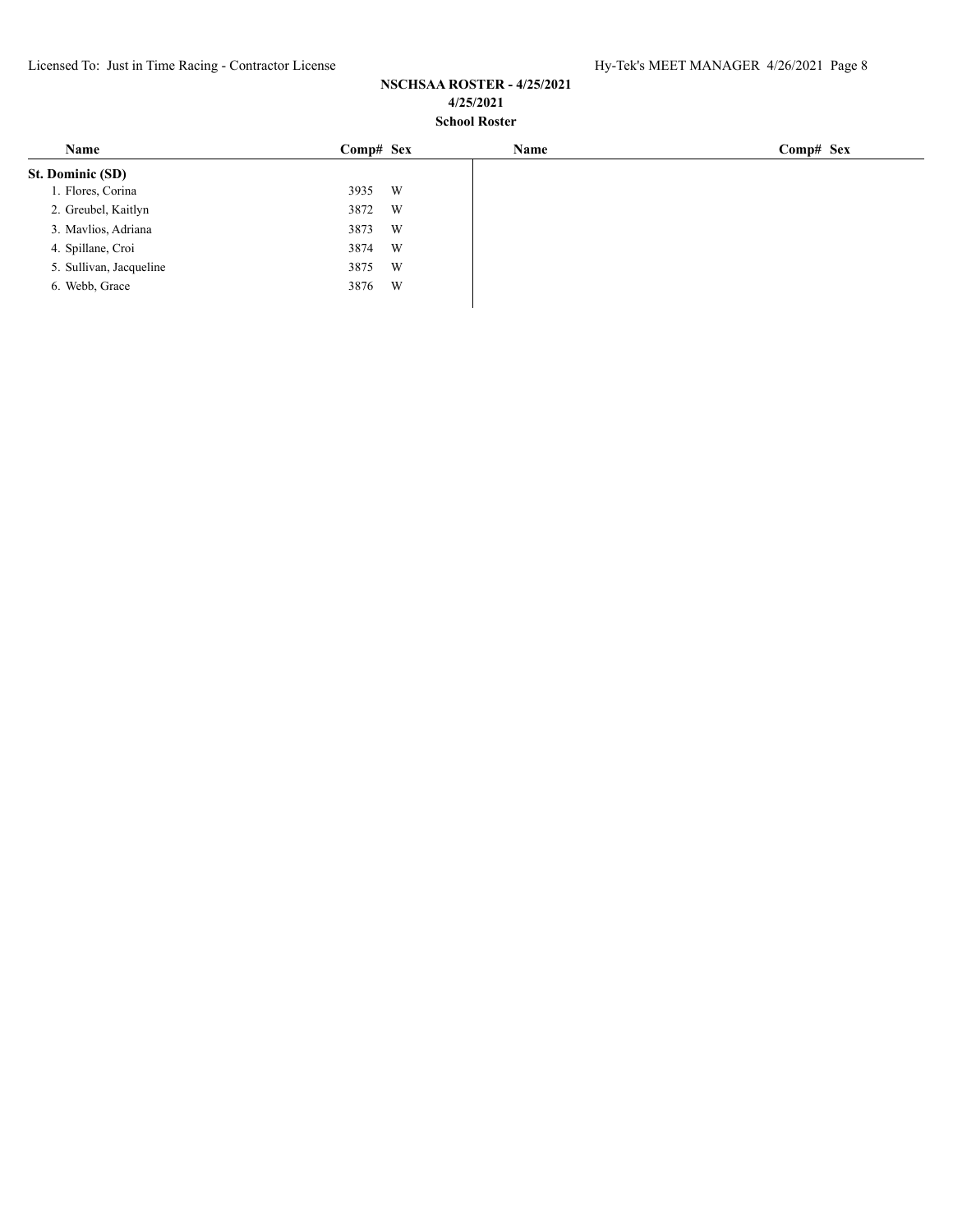| Name                       | Comp# Sex |   | Name | Comp# Sex |
|----------------------------|-----------|---|------|-----------|
| St. John the Baptist (SJB) |           |   |      |           |
| 1. Anderson, Ashley        | 3877      | W |      |           |
| 2. Baloga, Daniela         | 3878      | W |      |           |
| 3. Battcher, Janet         | 3879      | W |      |           |
| 4. Bowers, Brooke          | 3880      | W |      |           |
| 5. Cole, Rosie             | 3881      | W |      |           |
| 6. Crawson, Caitrin        | 3882      | W |      |           |
| 7. DeMonte, Anna           | 3883      | W |      |           |
| 8. Divaris, Marina         | 3884      | W |      |           |
| 9. Erb, Madison            | 3885      | W |      |           |
| 10. Evekaina, Pierre       | 3886      | W |      |           |
| 11. Eye, Alexandra         | 3887      | W |      |           |
| 12. Franco, Gianessa       | 3888      | W |      |           |
| 13. Hamel, Emily           | 3889      | W |      |           |
| 14. Healy, Emily           | 3890      | W |      |           |
| 15. Kraft, Carrie-Ann      | 3891      | W |      |           |
| 16. Lollo, Marissa         | 3892      | W |      |           |
| 17. McGuinness, Megan      | 3893      | W |      |           |
| 18. Miller, Torrey         | 3894      | W |      |           |
| 19. O'hara, Abigail        | 3895      | W |      |           |
| 20. Pappas, Margaret       | 3896      | W |      |           |
| 21. Spezia, Sabrina        | 3897      | W |      |           |
| 22. Vierling, Danielle     | 3898      | W |      |           |
| 23. Wanerka, Danielle      | 3899      | W |      |           |